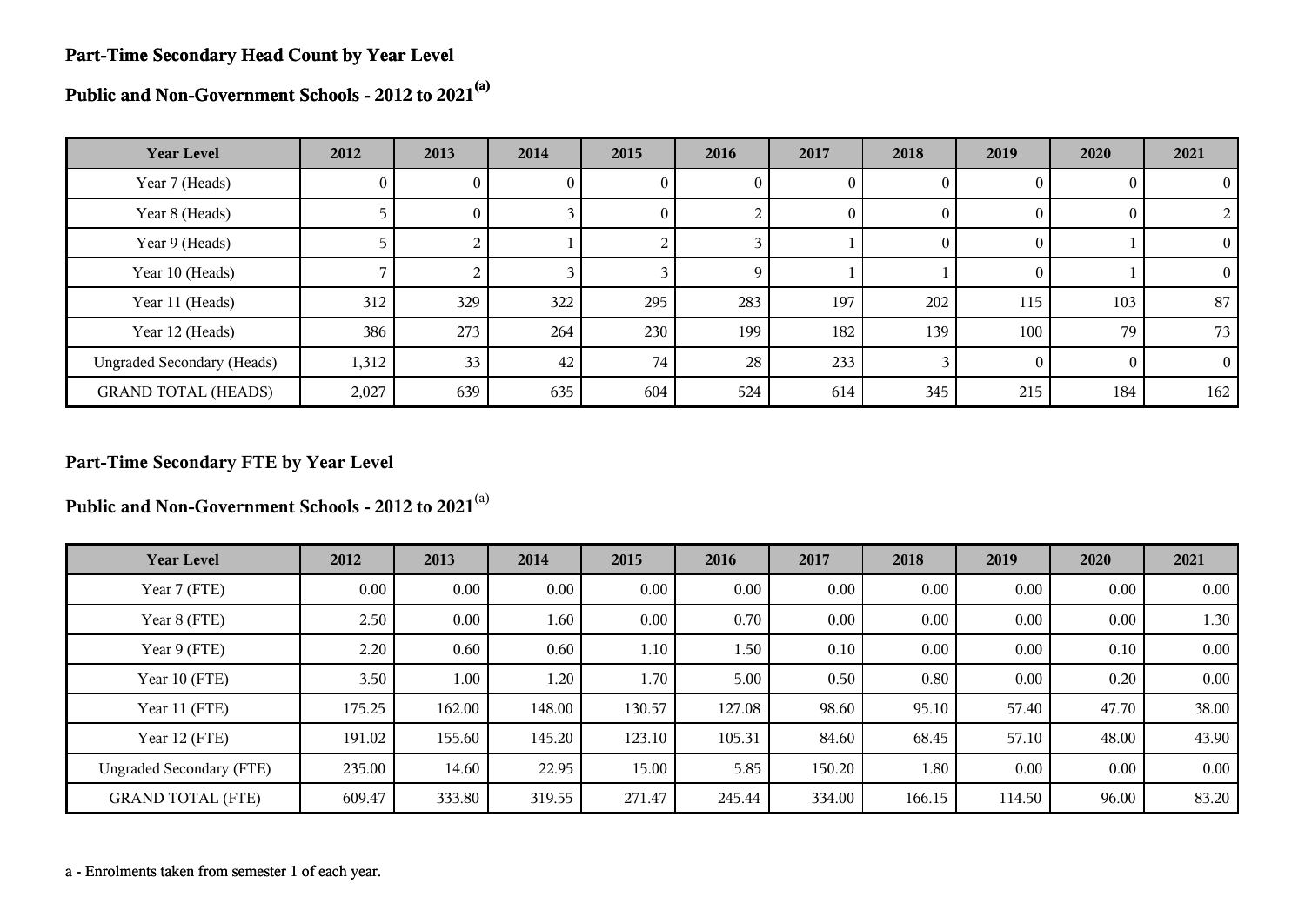# **Part-Time Secondary Head Count by Year Level**

# **Public Schools - 2012 to 2021(a)**

| <b>Year Level</b>                 | 2012  | 2013 | 2014         | 2015            | 2016 | 2017         | 2018 | 2019     | 2020     | 2021     |
|-----------------------------------|-------|------|--------------|-----------------|------|--------------|------|----------|----------|----------|
| Year 7 (Heads)                    | O.    |      | $\mathbf{0}$ |                 |      | $\mathbf{0}$ |      | $\theta$ |          | $_{0}$   |
| Year 8 (Heads)                    |       | U.   |              | U               |      | $\theta$     |      | $\bf{0}$ |          |          |
| Year 9 (Heads)                    |       |      |              |                 |      | $\mathbf{0}$ |      | $\theta$ |          | 0        |
| Year 10 (Heads)                   |       | 0    |              |                 |      |              |      | $\theta$ |          | $_{0}$   |
| Year 11 (Heads)                   | 311   | 329  | 320          | 285             | 279  | 184          | 184  | 100      | 101      | 85       |
| Year 12 (Heads)                   | 385   | 270  | 257          | 223             | 191  | 171          | 130  | 92       | 78       | 68       |
| <b>Ungraded Secondary (Heads)</b> | 1,312 | 33   | 42           | 72 <sub>1</sub> | 28   | 231          |      | $\Omega$ | $\Omega$ | $\Omega$ |
| <b>GRAND TOTAL (HEADS)</b>        | 2,023 | 633  | 626          | 583             | 500  | 587          | 314  | 192      | 180      | 153      |

# **Part-Time Secondary FTE by Year Level**

**Public Schools - 2012 to 2021**(a)

| <b>Year Level</b>               | 2012     | 2013     | 2014   | 2015     | 2016   | 2017   | 2018     | 2019     | 2020  | 2021  |
|---------------------------------|----------|----------|--------|----------|--------|--------|----------|----------|-------|-------|
| Year 7 (FTE)                    | $0.00\,$ | $0.00\,$ | 0.00   | $0.00\,$ | 0.00   | 0.00   | $0.00\,$ | 0.00     | 0.00  | 0.00  |
| Year 8 (FTE)                    | 2.50     | $0.00\,$ | 1.60   | $0.00\,$ | 0.00   | 0.00   | 0.00     | $0.00\,$ | 0.00  | 0.00  |
| Year 9 (FTE)                    | 2.20     | 0.10     | 0.60   | 0.50     | 0.40   | 0.00   | 0.00     | $0.00\,$ | 0.00  | 0.00  |
| Year 10 (FTE)                   | 2.70     | $0.00\,$ | 1.20   | 1.10     | 0.60   | 0.50   | 0.00     | 0.00     | 0.20  | 0.00  |
| Year 11 (FTE)                   | 174.45   | 162.00   | 146.80 | 124.67   | 124.08 | 89.20  | 83.30    | 46.00    | 46.10 | 36.80 |
| Year 12 (FTE)                   | 190.92   | 154.00   | 140.80 | 119.90   | 100.41 | 77.60  | 64.65    | 51.30    | 47.20 | 39.90 |
| <b>Ungraded Secondary (FTE)</b> | 235.00   | 14.60    | 22.95  | 14.00    | 5.85   | 149.00 | 0.00     | 0.00     | 0.00  | 0.00  |
| <b>GRAND TOTAL (FTE)</b>        | 607.77   | 330.70   | 313.95 | 260.17   | 231.34 | 316.30 | 147.95   | 97.30    | 93.50 | 76.70 |

a - Enrolments taken from semester 1 of each year.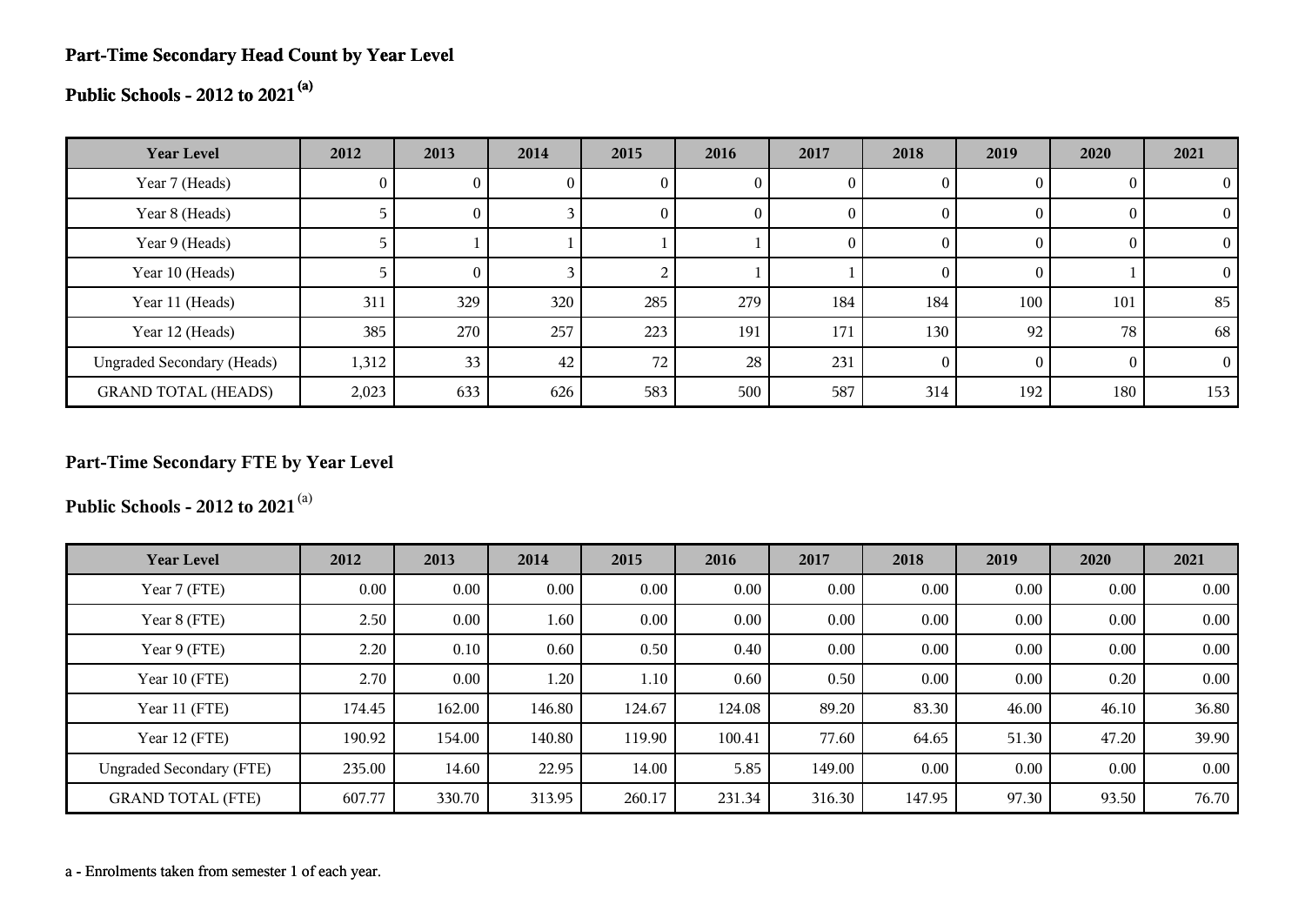#### **Part-Time Secondary Head Count by Year Level**

**Non-Government Schools - 2012 to 2021(a)**

| <b>Year Level</b>                 | 2012         | 2013 | 2014 | 2015         | 2016 | 2017 | 2018     | 2019 | 2020     | 2021 |
|-----------------------------------|--------------|------|------|--------------|------|------|----------|------|----------|------|
| Year 7 (Heads)                    | 0.           |      |      | U            |      |      |          |      |          |      |
| Year 8 (Heads)                    | $\mathbf{0}$ | 0.   | U    | $\mathbf{0}$ |      |      | $\theta$ |      | $\bf{0}$ |      |
| Year 9 (Heads)                    | $\theta$     |      | U    |              |      |      | $_{0}$   |      |          |      |
| Year 10 (Heads)                   |              |      | 0    |              | റ    |      |          |      | $\theta$ |      |
| Year 11 (Heads)                   |              | 0.   |      | 10           |      | 13   | 18       | 15   |          |      |
| Year 12 (Heads)                   |              |      |      |              |      |      | Q        |      |          |      |
| <b>Ungraded Secondary (Heads)</b> | 0            |      |      |              |      |      |          |      | 0        |      |
| <b>GRAND TOTAL (HEADS)</b>        |              |      | Ω    | 21           | 24   | 27   | 31       | 23   |          |      |

# **Part-Time Secondary FTE by Year Level**

**Non-Government Schools - 2012 to 2021**(a)

| <b>Year Level</b>               | 2012     | 2013     | 2014     | 2015     | 2016     | 2017  | 2018  | 2019     | 2020     | 2021 |
|---------------------------------|----------|----------|----------|----------|----------|-------|-------|----------|----------|------|
| Year 7 (FTE)                    | 0.00     | $0.00\,$ | 0.00     | 0.00     | 0.00     | 0.00  | 0.00  | $0.00\,$ | $0.00\,$ | 0.00 |
| Year 8 (FTE)                    | 0.00     | $0.00\,$ | 0.00     | 0.00     | 0.70     | 0.00  | 0.00  | $0.00\,$ | 0.00     | 1.30 |
| Year 9 (FTE)                    | $0.00\,$ | 0.50     | $0.00\,$ | 0.60     | 1.10     | 0.10  | 0.00  | $0.00\,$ | 0.10     | 0.00 |
| Year 10 (FTE)                   | 0.80     | 1.00     | 0.00     | 0.60     | 4.40     | 0.00  | 0.80  | 0.00     | 0.00     | 0.00 |
| Year 11 (FTE)                   | 0.80     | $0.00\,$ | 1.20     | 5.90     | 3.00     | 9.40  | 11.80 | 11.40    | 1.60     | 1.20 |
| Year 12 (FTE)                   | 0.10     | 1.60     | 4.40     | 3.20     | 4.90     | 7.00  | 3.80  | 5.80     | 0.80     | 4.00 |
| <b>Ungraded Secondary (FTE)</b> | 0.00     | $0.00\,$ | $0.00\,$ | $1.00\,$ | $0.00\,$ | 1.20  | 1.80  | $0.00\,$ | $0.00\,$ | 0.00 |
| <b>GRAND TOTAL (FTE)</b>        | 1.70     | 3.10     | 5.60     | 11.30    | 14.10    | 17.70 | 18.20 | 17.20    | 2.50     | 6.50 |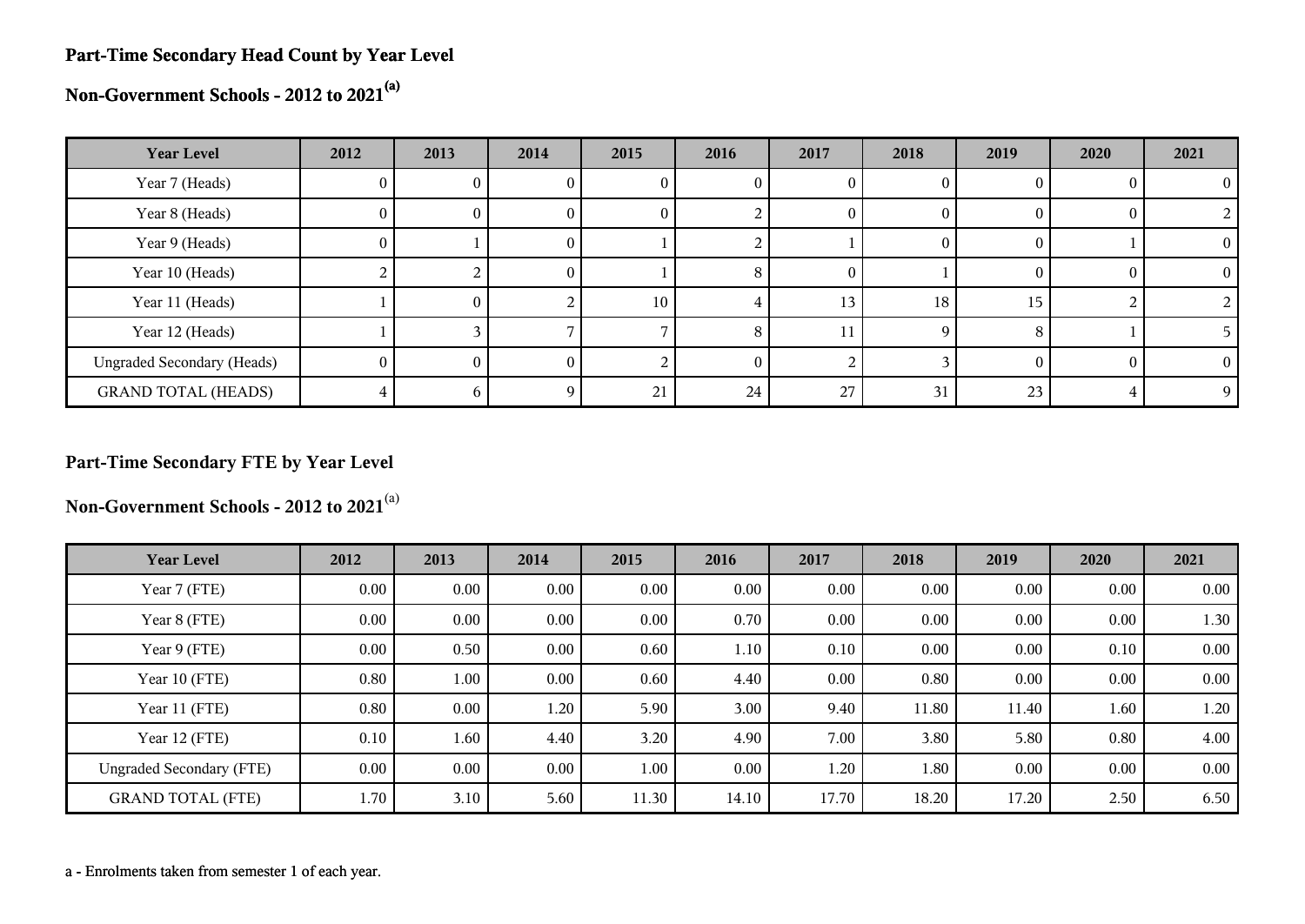#### **Part-Time Aboriginal Secondary Head Count by Year Level**

**Public and Non-Government Schools - 2012 to 2021(a)**

| <b>Year Level</b>                 | 2012 | 2013     | 2014            | 2015 | 2016     | 2017 | 2018 | 2019   | 2020 | 2021       |
|-----------------------------------|------|----------|-----------------|------|----------|------|------|--------|------|------------|
| Year 7 (Heads)                    | 0    | U.       |                 | U    | U        | U    |      |        |      | $^{\circ}$ |
| Year 8 (Heads)                    | ÷.   | 0        |                 | U    | U        | 0    |      | $_{0}$ |      | $\Omega$   |
| Year 9 (Heads)                    |      | $\theta$ |                 |      |          | 0    | 0    | $_{0}$ |      | $\Omega$   |
| Year 10 (Heads)                   |      |          |                 |      |          |      |      |        |      |            |
| Year 11 (Heads)                   | 11   |          | 8               |      |          |      |      |        |      |            |
| Year 12 (Heads)                   |      |          | h.              |      |          |      |      |        |      |            |
| <b>Ungraded Secondary (Heads)</b> | 12   | 0        | 0               |      | $\theta$ |      |      |        |      | $\theta$   |
| <b>GRAND TOTAL (HEADS)</b>        | 38   |          | 20 <sub>1</sub> | 14   | 15       | 10   |      |        |      |            |

# **Part-Time Aboriginal Secondary FTE by Year Level**

**Public and Non-Government Schools - 2012 to 2021**(a)

| <b>Year Level</b>               | 2012  | 2013     | 2014     | 2015 | 2016     | 2017 | 2018 | 2019     | 2020     | 2021 |
|---------------------------------|-------|----------|----------|------|----------|------|------|----------|----------|------|
| Year 7 (FTE)                    | 0.00  | $0.00\,$ | $0.00\,$ | 0.00 | 0.00     | 0.00 | 0.00 | 0.00     | 0.00     | 0.00 |
| Year 8 (FTE)                    | 1.90  | $0.00\,$ | 1.60     | 0.00 | 0.00     | 0.00 | 0.00 | 0.00     | 0.00     | 0.00 |
| Year 9 (FTE)                    | 1.50  | $0.00\,$ | 0.60     | 0.50 | 0.40     | 0.00 | 0.00 | 0.00     | 0.00     | 0.00 |
| Year 10 (FTE)                   | 2.20  | 1.00     | 1.00     | 0.60 | 2.60     | 0.50 | 0.00 | $0.00\,$ | 0.00     | 0.00 |
| Year 11 (FTE)                   | 5.15  | 2.35     | 3.20     | 3.60 | 3.05     | 1.85 | 0.90 | 1.40     | 2.40     | 0.80 |
| Year 12 (FTE)                   | 0.85  | 1.90     | 4.10     | 1.05 | 2.60     | 0.00 | 1.80 | 1.70     | 2.60     | 3.40 |
| <b>Ungraded Secondary (FTE)</b> | 1.20  | $0.00\,$ | $0.00\,$ | 1.00 | $0.00\,$ | 3.25 | 0.00 | $0.00\,$ | $0.00\,$ | 0.00 |
| <b>GRAND TOTAL (FTE)</b>        | 12.80 | 5.25     | 10.50    | 6.75 | 8.65     | 5.60 | 2.70 | 3.10     | 5.00     | 4.20 |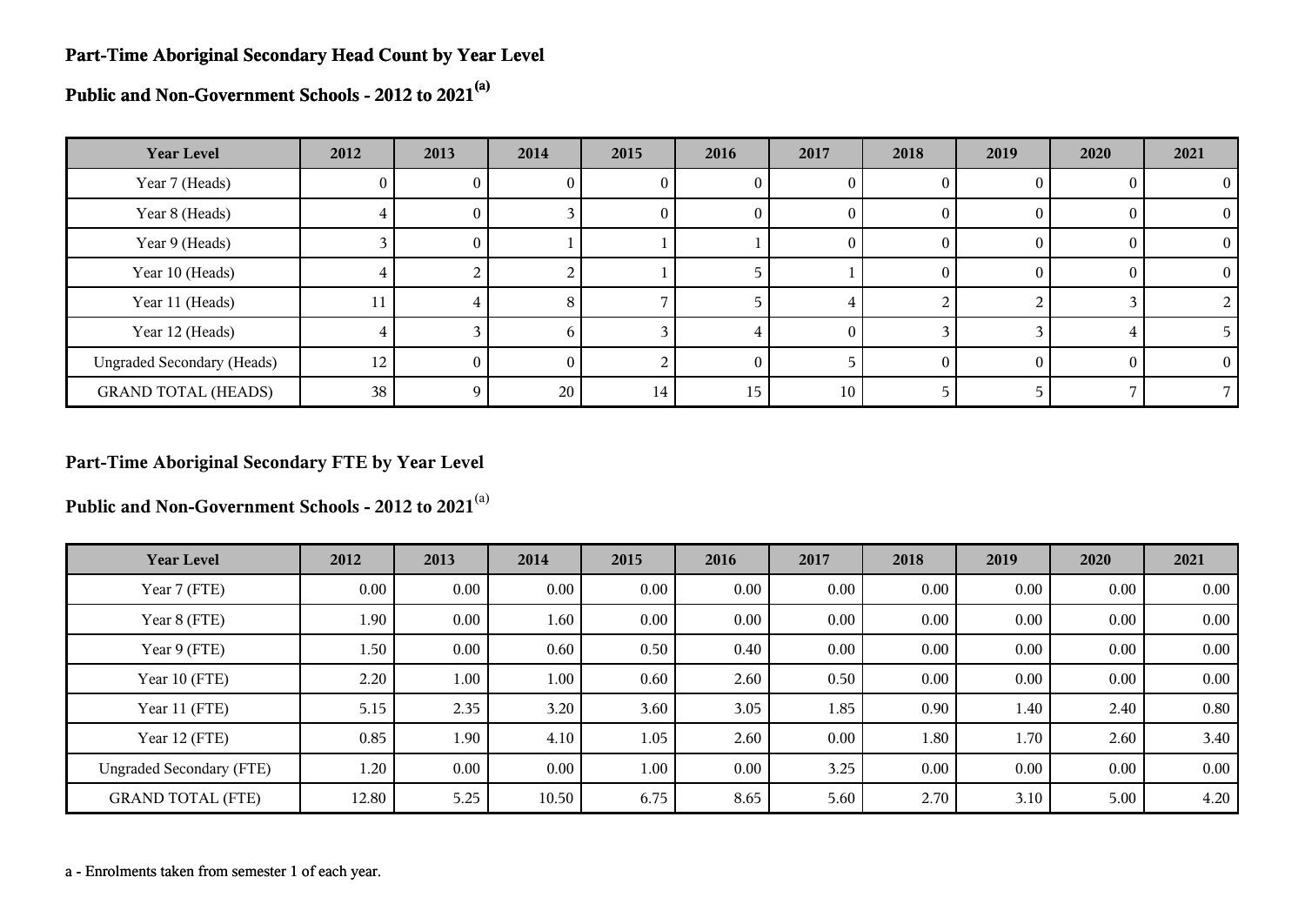# **Part-Time Aboriginal Secondary Head Count by Year Level**

# **Public Schools - 2012 to 2021(a)**

| <b>Year Level</b>                 | 2012 | 2013     | 2014 | 2015            | 2016 | 2017 | 2018     | 2019 | 2020     | 2021 |
|-----------------------------------|------|----------|------|-----------------|------|------|----------|------|----------|------|
| Year 7 (Heads)                    | U    |          |      | U               |      |      | 0        |      |          |      |
| Year 8 (Heads)                    | I.   | 0.       |      | 0               |      |      | $\theta$ |      | $\theta$ |      |
| Year 9 (Heads)                    |      | $\Omega$ |      |                 |      |      | $\theta$ |      | $\theta$ |      |
| Year 10 (Heads)                   |      | 0        |      | $\theta$        | U    |      | $\theta$ |      | $\theta$ |      |
| Year 11 (Heads)                   | 11   | 4        | 8    |                 |      |      |          |      |          |      |
| Year 12 (Heads)                   |      |          | h.   |                 |      |      |          |      |          |      |
| <b>Ungraded Secondary (Heads)</b> | 12   | $^{(1)}$ | 0    | 0               |      |      | $\theta$ |      | $\Omega$ |      |
| <b>GRAND TOTAL (HEADS)</b>        | 38   |          | 20   | 10 <sub>1</sub> | Ω    | 10   |          |      |          |      |

# **Part-Time Aboriginal Secondary FTE by Year Level**

**Public Schools - 2012 to 2021**(a)

| <b>Year Level</b>               | 2012     | 2013     | 2014  | 2015     | 2016 | 2017 | 2018 | 2019     | 2020 | 2021 |
|---------------------------------|----------|----------|-------|----------|------|------|------|----------|------|------|
| Year 7 (FTE)                    | $0.00\,$ | $0.00\,$ | 0.00  | $0.00\,$ | 0.00 | 0.00 | 0.00 | 0.00     | 0.00 | 0.00 |
| Year 8 (FTE)                    | 1.90     | $0.00\,$ | 1.60  | $0.00\,$ | 0.00 | 0.00 | 0.00 | 0.00     | 0.00 | 0.00 |
| Year 9 (FTE)                    | 1.50     | 0.00     | 0.60  | 0.50     | 0.40 | 0.00 | 0.00 | 0.00     | 0.00 | 0.00 |
| Year 10 (FTE)                   | 2.20     | $0.00\,$ | 1.00  | 0.00     | 0.00 | 0.50 | 0.00 | $0.00\,$ | 0.00 | 0.00 |
| Year 11 (FTE)                   | 5.15     | 2.35     | 3.20  | 3.60     | 3.05 | 1.85 | 0.90 | 1.40     | 2.40 | 0.80 |
| Year 12 (FTE)                   | 0.85     | 1.90     | 4.10  | 0.85     | 1.40 | 0.00 | 1.80 | 1.70     | 2.60 | 3.40 |
| <b>Ungraded Secondary (FTE)</b> | 1.20     | $0.00\,$ | 0.00  | 0.00     | 0.00 | 3.25 | 0.00 | 0.00     | 0.00 | 0.00 |
| <b>GRAND TOTAL (FTE)</b>        | 12.80    | 4.25     | 10.50 | 4.95     | 4.85 | 5.60 | 2.70 | 3.10     | 5.00 | 4.20 |

a - Enrolments taken from semester 1 of each year.